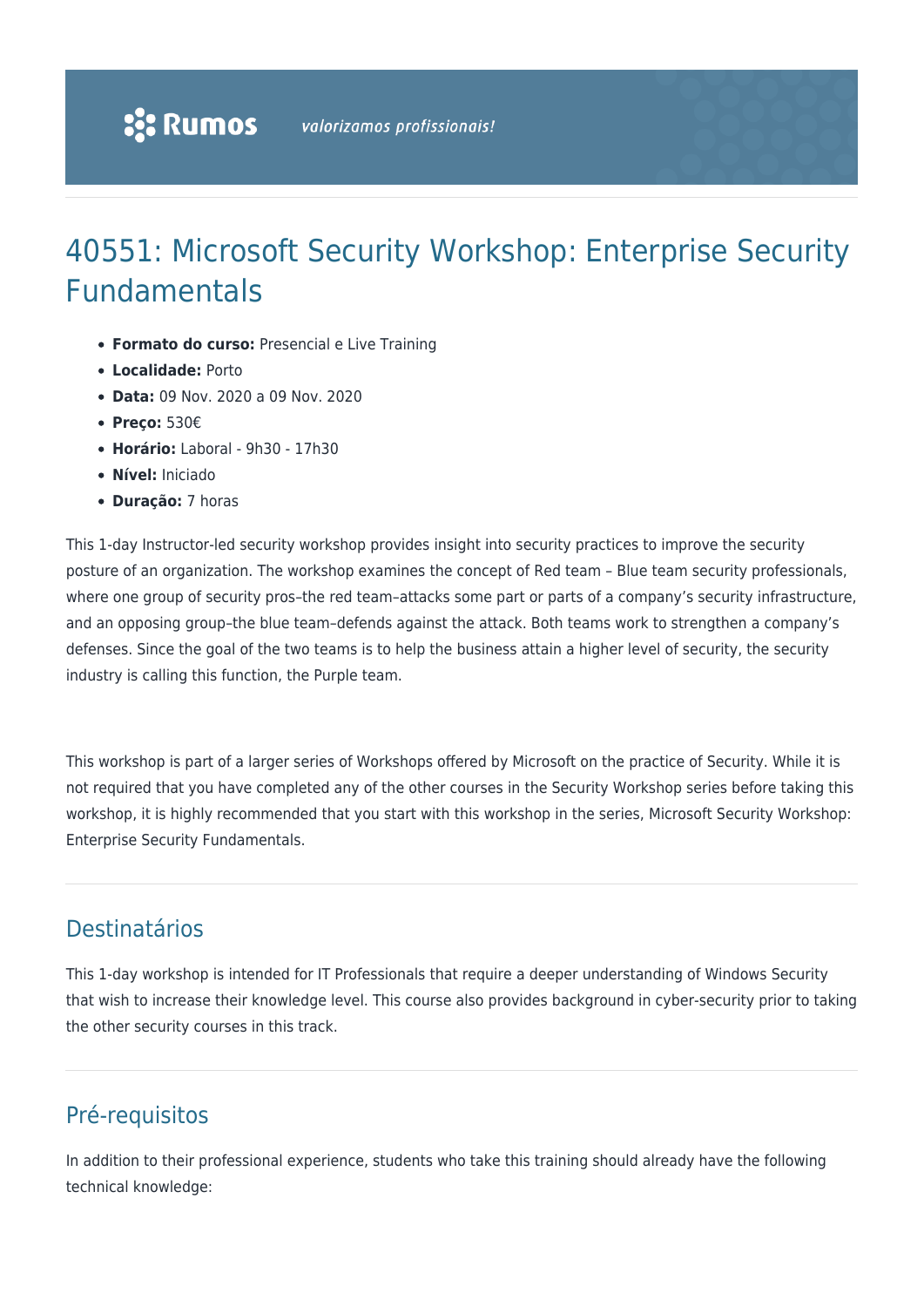- The current cyber-security ecosystem
- Analysis of hacks on computers and networks
- Basic Risk Management

# **Objectivos**

After completing this course, students will be able to:

- Describe the current cybersecurity landscape
- Describe the assume compromise philosophy
- Identify factors that contribute to the cost of a breach
- Distinguish between responsibilities of red teams and blue teams
- Identify typical objectives of cyber attackers
- Describe a kill chain carried out by read teams
- Describe the role, goals, and kill chain activities of the blue team in red team exercises
- Describe the ways limiting how an attacker can compromise unprivileged accounts.
- Describe the methods used to restrict lateral movement.
- Describe how telemetry monitoring is used to detect attacks.
- Explain the concept of Confidentiality, Integrity, and Availability (CIA) triad.
- Describe the primary activities that should be included in organization preparations
- Identify the main principles of developing and maintaining policies.

### Programa

#### **Understanding the cyber-security landscape**

In this module, you will learn about the current cybersecurity landscape and learn how adopting the assume compromise philosophy, you can you restrict an attacker's ability to move laterally between information systems and to restrict their ability to escalate privileges within those systems. The current cyber-security landscape is vast and likely impossible for any one individual to comprehend in its entirety. There are, however, several aspects of that landscape to which those interested in the fundamentals of enterprise security should pay attention.

#### **Lessons**

- Current Cyber-security Landscape
- Assume Compromise Philosophy

After completing this module, students will be able to:

- Describe the current cybersecurity landscape.
- Describe the Assume Compromise Philosophy.
- Identify factors that contribute to the cost of a breach.

#### **Red Team: Penetration, Lateral Movement, Escalation, and Exfiltration**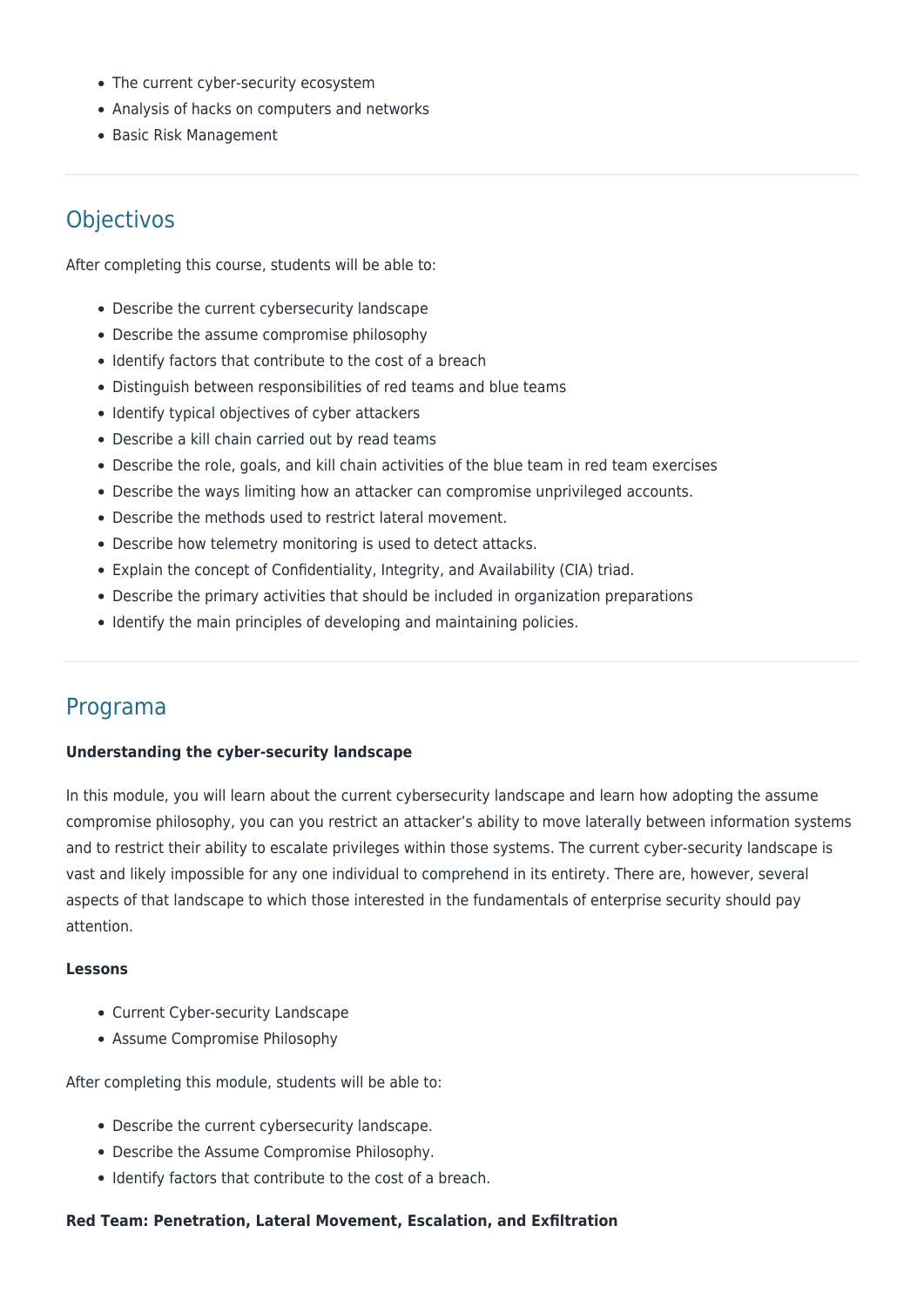Red team versus blue team exercises involve the simulation of an attack against an organization's information system. The red team simulates and, in some cases, performs proof of concept steps taken in the attack against the organization's IT systems. The blue team simulates the response to that attack. This adversarial approach not only allows for the identification of security vulnerabilities in the way that the organization's IT systems are configured, but also allows members of the organization's information systems staff to learn how to detect and respond to attacks. In this module you will learn the Practice Red team versus Blue team approach to detecting and responding to security threats.

#### **Lessons**

- Red Team versus Blue Team Exercises
- The Attackers Objective
- Red Team Kill Chain

After completing this module, students will be able to:

- Distinguish between responsibilities of red teams and blue teams.
- Identify typical objectives of cyber attackers.
- Describe a kill chain carried out by red teams.

#### **Blue Team Detection, Investigation, Response, and Mitigation**

In this module you will learn about the Blue Team roles and goals in the attack exercises. You will learn the structure of an attack against an objective (Kill Chain) and the ways limiting how an attacker can compromise unprivileged accounts. You will also learn the methods used to restrict lateral movement that prevent attackers from using a compromised system to attack other systems and how telemetry monitoring is used to detect attacks.

#### **Lessons**

- The Blue Team
- Blue Team Kill Chain
- Restricting Privilege Escalation
- Restrict Lateral Movement
- Attack Detection

After completing this module, students will be able to:

- Describe the Blue Team rRole, and Ggoals, and kill chain activities of the blue team in the red team exercises.
- Describe the structure of an attack against an objective (Kill Chain).
- Describe the ways limiting how an attacker can compromise unprivileged accounts.
- Describe the methods used to restrict lateral movement.
- Describe how telemetry monitoring is used to detect attacks.

#### **Organizational Preparations**

There are several ongoing preparations that an organization can take to improve their overall approach to